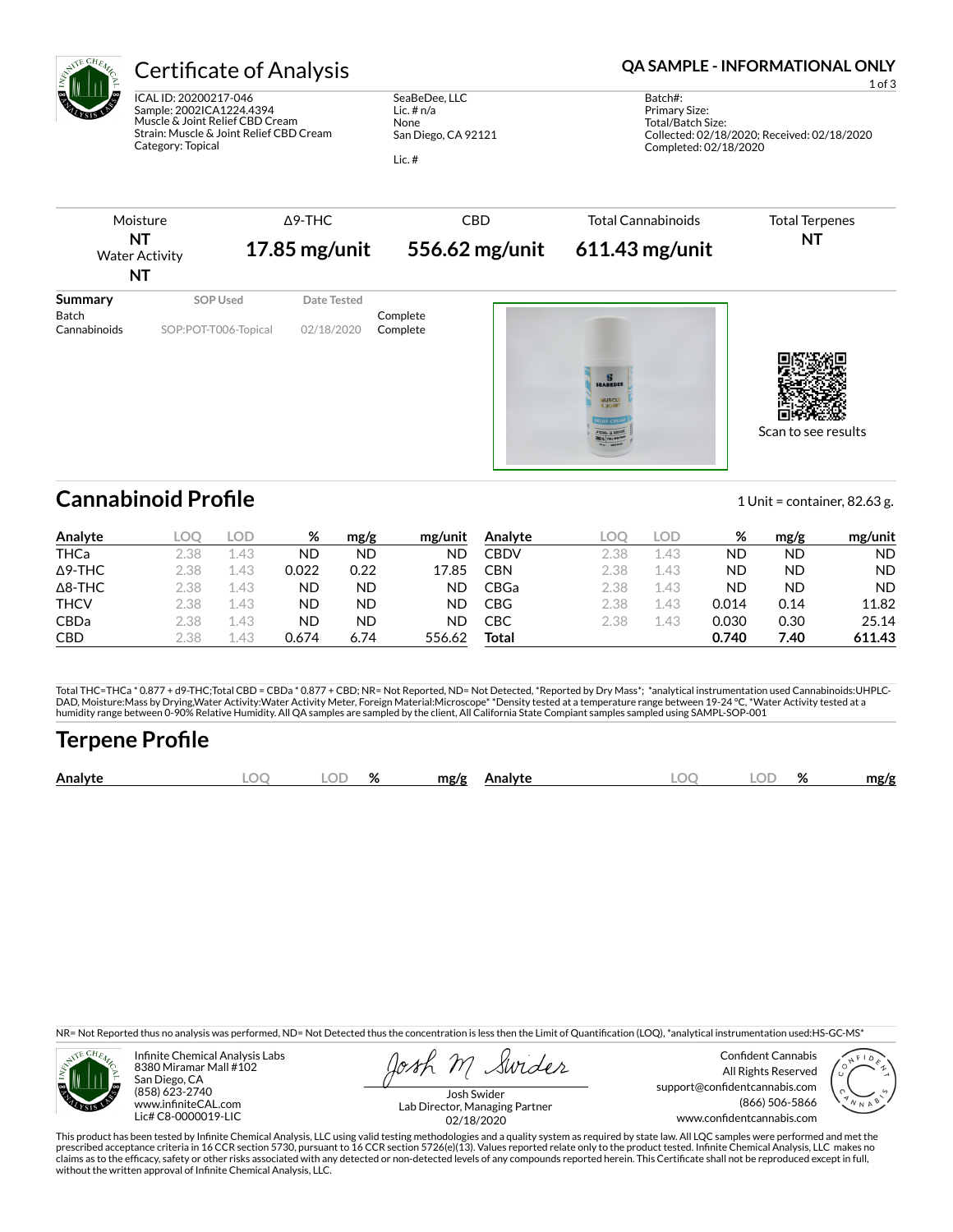ICAL ID: 20200217-046 Sample: 2002ICA1224.4394 Muscle & Joint Relief CBD Cream Strain: Muscle & Joint Relief CBD Cream Category: Topical

SeaBeDee, LLC Lic. # n/a None San Diego, CA 92121

Lic. #

## Certificate of Analysis **Certificate of Analysis QA SAMPLE - INFORMATIONAL ONLY**

2 of 3

Batch#: Primary Size: Total/Batch Size: Collected: 02/18/2020; Received: 02/18/2020 Completed: 02/18/2020

### **Residual Solvent Analysis**

| Category 1 | LOC. | LUL' | Limit | <b>Status</b> | Category | LOO | LOE | Limit. | Status | Category 2 | $\Omega$ | LOD. | ∟imit | <b>Status</b> |
|------------|------|------|-------|---------------|----------|-----|-----|--------|--------|------------|----------|------|-------|---------------|
|            |      |      |       |               |          |     |     |        |        |            |          |      |       |               |

NR= Not Reported thus no analysis was performed, ND= Not Detected thus the concentration is less then the Limit of Quantification (LOQ),\*analytical instrumentation used=HS-GC-MS\*

## **Heavy Metal Screening**

| $\sim$<br>-w<br>$\sim$ | OF<br>◡◡ | Limit | Status |
|------------------------|----------|-------|--------|
|                        |          |       |        |

NR= Not Reported thus no analysis was performed, ND= Not Detected thus the concentration is less then the Limit of Quantification (LOQ), \*analytical instrumentation used:ICP-MS\*

## **Microbiological Screening**

ND=Not Detected; \*analytical instrumentation used:qPCR\*



Infinite Chemical Analysis Labs 8380 Miramar Mall #102 San Diego, CA (858) 623-2740 www.infiniteCAL.com Lic# C8-0000019-LIC

Josh M Swider

Confident Cannabis All Rights Reserved support@confidentcannabis.com (866) 506-5866 www.confidentcannabis.com



Josh Swider Lab Director, Managing Partner 02/18/2020

This product has been tested by Infinite Chemical Analysis, LLC using valid testing methodologies and a quality system as required by state law. All LQC samples were performed and met the prescribed acceptance criteria in 16 CCR section 5730, pursuant to 16 CCR section 5726(e)(13). Values reported relate only to the product tested. Infinite Chemical Analysis, LLC makes no<br>claims as to the efficacy, safety o without the written approval of Infinite Chemical Analysis, LLC.